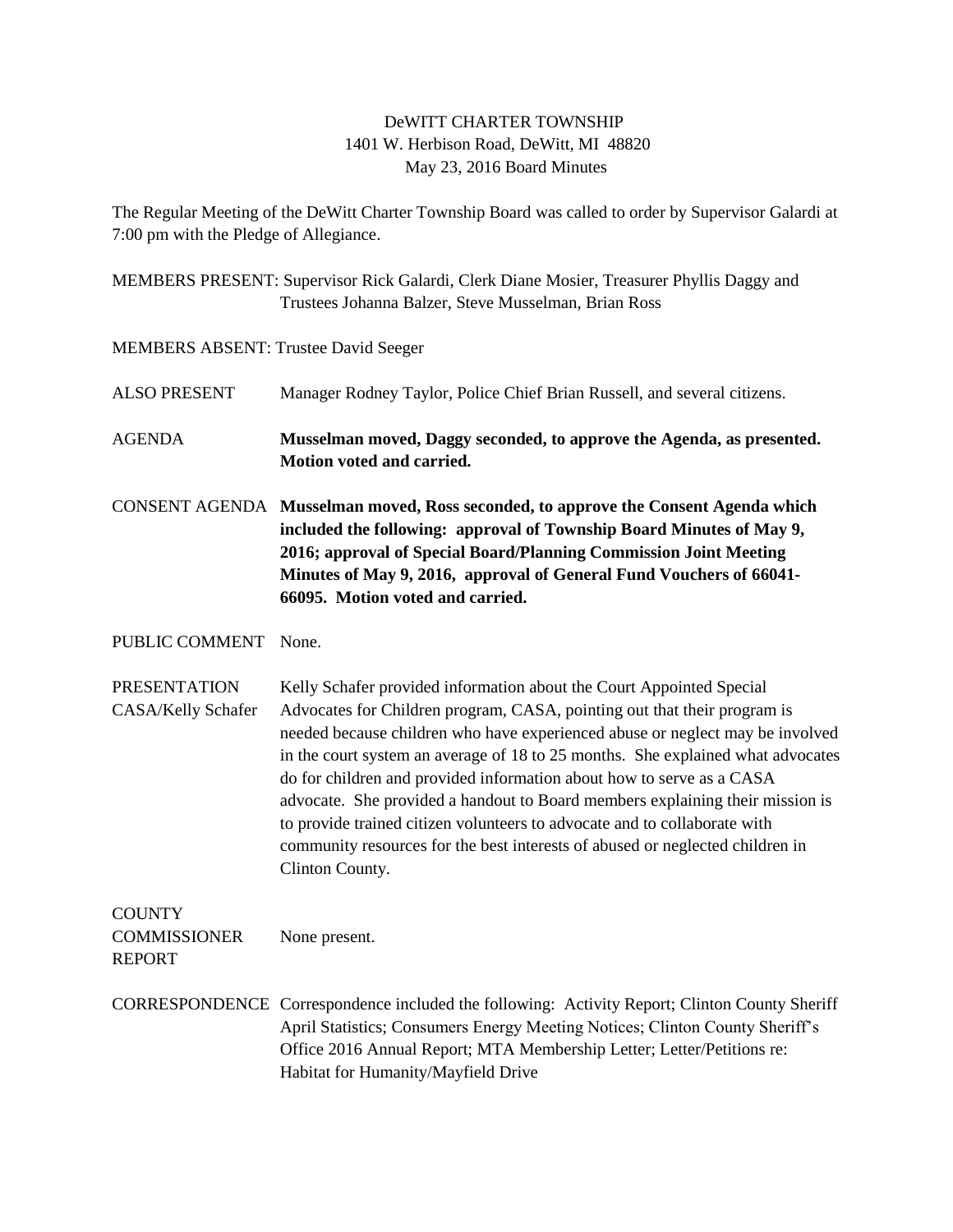Township Board Minutes May 23, 2016 Page 2

| <b>UNFINISHED</b><br><b>BUSINESS</b><br>$2nd$ Reading<br><b>Preston Commercial</b> | Mosier moved, Daggy seconded, to approve on Second Reading, Rezoning<br><b>Request 16-880001, from Preston Commercial Properties, rezoning</b><br>approximately 4.26 acres from BSC (Business Shopping Center) to BC<br>(Business, Community), as recommended by the Planning Commission.                                                                                                                              |
|------------------------------------------------------------------------------------|------------------------------------------------------------------------------------------------------------------------------------------------------------------------------------------------------------------------------------------------------------------------------------------------------------------------------------------------------------------------------------------------------------------------|
|                                                                                    | AYES: Musselman, Galardi, Mosier, Daggy, Ross, Balzer<br><b>Motion carried.</b><br><b>NAYS: None</b>                                                                                                                                                                                                                                                                                                                   |
| <b>NEW BUSINESS</b><br>Utility Agmt/B-Strong                                       | Musselman moved, Ross seconded, to approve the Utility Agreement with<br>B-Strong Development on behalf of Mesa Verde Partners, LLC for the<br>Project and authorize the Township Supervisor and Clerk to execute the<br>same. Motion voted and carried.                                                                                                                                                               |
| Employment Rec/<br>Fire Department                                                 | Ross moved, Balzer seconded, to hire Brandon Moon as an at will Paid-On-<br>Firefighter, pending completion of an employment physical. Motion voted<br>and carried.                                                                                                                                                                                                                                                    |
|                                                                                    | Ross moved, Balzer seconded, to hire Jeffrey Moon as an at will Paid On<br>Call Firefighter, pending completion of an employment physical. Motion<br>voted and carried.                                                                                                                                                                                                                                                |
| 2016 Summer Tax<br><b>Collection Agmts</b>                                         | Daggy moved, Balzer seconded, to approve the 2016 Summer Tax Collection<br>Agreements, as presented, and the Supervisor and Treasurer be authorized<br>to execute the same. Motion voted and carried.                                                                                                                                                                                                                  |
| Herbison Road<br>Pathway project                                                   | Manager Taylor reviewed his memo, dated May 20, 2016, regarding the<br>proposed Herbison Road Pathway Project. His memo noted that this is one of the<br>9 remaining projects from the top 20 on the Non-Motorized Transportation Plan.                                                                                                                                                                                |
|                                                                                    | Manager Taylor reviewed the map of the project and reported that a public<br>information meeting will be held June 2, said meeting to be held jointly with our<br>partners on this project, the City of DeWitt and the Clinton County Road<br>Commission.                                                                                                                                                              |
|                                                                                    | The following points were discussed: 1) this is a three year project, 2017-18-19<br>2) three phases in order will be Business 27 to the Township Hall, Township Hall<br>to Turner, and then to the High School entrance at Panther Drive which will be<br>redesigned 3) working with our partners, we have been able to successfully<br>secure funding that would offset the cost of the pathway and repaving Herbison |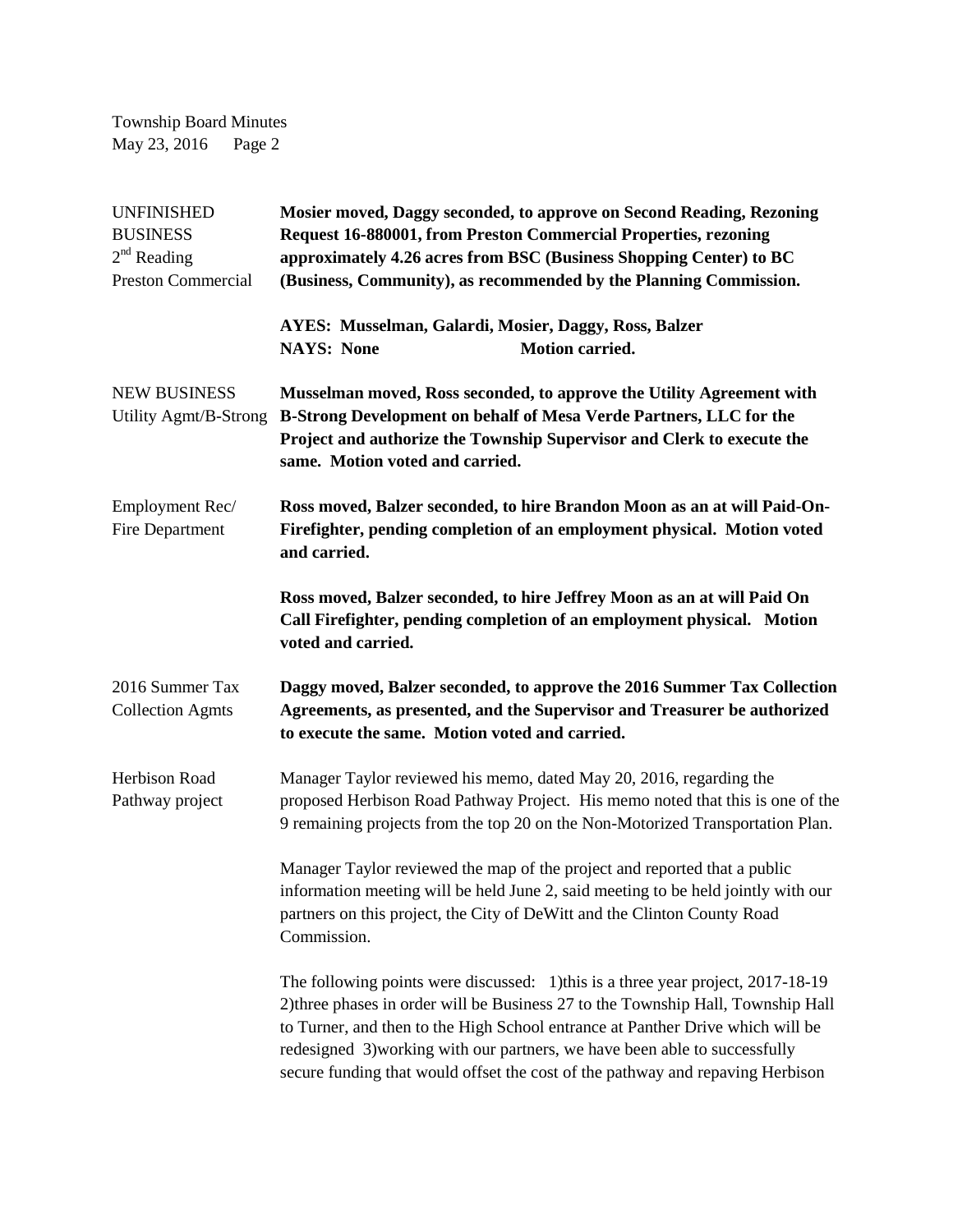Township Board Minutes May 23, 2016 Page 3

|                                             | Road from Old US-27 to Airport Road, with a total project cost of \$2.7 million<br>4) the Township's share will be approximately \$320,000 (concrete) to be paid<br>from 425 dollars.                                                                                                                                                                                       |
|---------------------------------------------|-----------------------------------------------------------------------------------------------------------------------------------------------------------------------------------------------------------------------------------------------------------------------------------------------------------------------------------------------------------------------------|
|                                             | Based on the estimates provided, it was the consensus of the Board that the<br>pathway be constructed of concrete.                                                                                                                                                                                                                                                          |
|                                             | No action was taken, and Manager Taylor will continue to move this project<br>forward.                                                                                                                                                                                                                                                                                      |
| Retirement/Fire<br><b>Chief Koos</b>        | Manager Taylor reported that after 22 years of service to DeWitt Township, Fire<br>Chief Koos has submitted his retirement notice effective March 1, 2017.                                                                                                                                                                                                                  |
|                                             | Mosier moved, Musselman seconded, to accept the retirement letter from<br>Fire Chief Fred Koos dated May 16, 2016, with appreciation for his 22 years.<br>Motion voted and carried.                                                                                                                                                                                         |
|                                             | Musselman moved, Balzer seconded, to authorize the Township Clerk and<br>Township Manager to execute the attached Retirement/Resignation<br>Agreement and Release of Claims between the Township and Chief Fred<br>Koos. Motion voted and carried.                                                                                                                          |
|                                             | It was noted that this allows time to appropriately plan for a retirement event.                                                                                                                                                                                                                                                                                            |
| Closed Session/<br>Sale of Real<br>Property | Manager Taylor introduced Chris and Joann Collins who have made an offer to<br>purchase a small section of Township property. He noted that the discussion<br>should be held in closed session.                                                                                                                                                                             |
| <b>COMMENTS</b>                             | Supervisor Galardi called for comments before the Board adjourns to Closed<br>Session.                                                                                                                                                                                                                                                                                      |
|                                             | Fay Hagy, 1745 Clark Road, commented positively on the new cemetery fence.<br>She also initiated a brief discussion about the excellent maintenance of the<br>Township cemeteries. Trustee Balzer and Clerk Mosier also commented on the<br>staff's excellent maintenance of the cemeteries. Clerk Mosier will handle some<br>sort of recognition to recognize this effort. |
|                                             | Police Chief Russell stated that the Township has 258 streets to patrol, and some<br>have speed issues. He reported what his department is doing to address these<br>issues.                                                                                                                                                                                                |
|                                             | Manager Taylor reported on the recent discussion with Bath Township to address<br>the sewer odor issues near Herbison and Wood Roads.                                                                                                                                                                                                                                       |